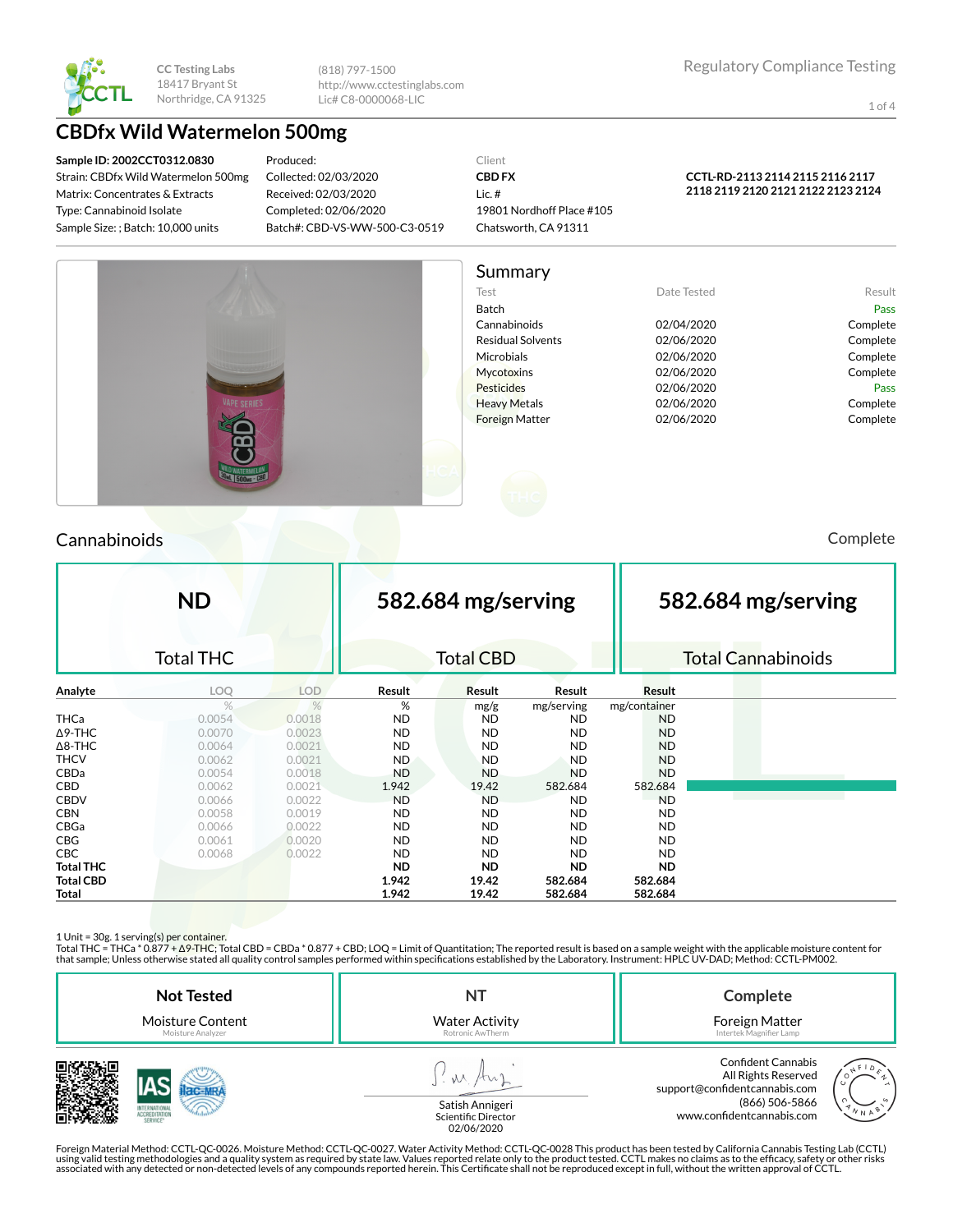

(818) 797-1500 http://www.cctestinglabs.com Lic# C8-0000068-LIC

2 of 4

# **CBDfx Wild Watermelon 500mg**

**Sample ID: 2002CCT0312.0830** Strain: CBDfx Wild Watermelon 500mg Matrix: Concentrates & Extracts Type: Cannabinoid Isolate Sample Size: ; Batch: 10,000 units

Produced: Collected: 02/03/2020 Received: 02/03/2020 Completed: 02/06/2020 Batch#: CBD-VS-WW-500-C3-0519

**CBD FX** Lic. # 19801 Nordhoff Place #105 Chatsworth, CA 91311

Client

#### **CCTL-RD-2113 2114 2115 2116 2117 2118 2119 2120 2121 2122 2123 2124**

# Pesticides **Passage Contract Contract Contract Contract Contract Contract Contract Contract Contract Contract Contract Contract Contract Contract Contract Contract Contract Contract Contract Contract Contract Contract Cont**

| Analyte             | <b>LOD</b> | LOO       | Limit          | Mass      | <b>Status</b> | Analyte                 | LOD       | LOO       | Limit          | Mass      | <b>Status</b> |
|---------------------|------------|-----------|----------------|-----------|---------------|-------------------------|-----------|-----------|----------------|-----------|---------------|
|                     | $\mu$ g/g  | $\mu$ g/g | $\mu$ g/g      | $\mu$ g/g |               |                         | $\mu$ g/g | $\mu$ g/g | $\mu$ g/g      | $\mu$ g/g |               |
| Abamectin           | 0.04       | 0.078     | 0.1            | <b>NR</b> | <b>NT</b>     | Fludioxonil             | 0.02      | 0.078     | 0.1            | <b>NR</b> | <b>NT</b>     |
| Acephate            | 0.005      | 0.078     | 0.1            | <b>NR</b> | <b>NT</b>     | Hexythiazox             | 0.005     | 0.078     | 0.1            | <b>NR</b> | <b>NT</b>     |
| Acequinocyl         | 0.04       | 0.078     | 0.1            | <b>NR</b> | <b>NT</b>     | Imazalil                | 0.005     | 0.078     | 0.005          | <b>NR</b> | <b>NT</b>     |
| Acetamiprid         | 0.005      | 0.078     | 0.1            | <b>NR</b> | <b>NT</b>     | Imidacloprid            | 0.005     | 0.078     | 5              | <b>NR</b> | <b>NT</b>     |
| Aldicarb            | 0.005      | 0.078     | 0.005          | <b>NR</b> | <b>NT</b>     | <b>Kresoxim Methyl</b>  | 0.005     | 0.078     | 0.1            | <b>NR</b> | <b>NT</b>     |
| Azoxystrobin        | 0.02       | 0.078     | 0.1            | <b>NR</b> | NT            | Malathion               | 0.039     | 0.078     | 0.5            | <b>NR</b> | <b>NT</b>     |
| <b>Bifenazate</b>   | 0.005      | 0.078     | 0.1            | <b>NR</b> | <b>NT</b>     | Metalaxyl               | 0.005     | 0.078     | $\overline{2}$ | <b>NR</b> | <b>NT</b>     |
| <b>Bifenthrin</b>   | 0.01       | 0.078     | 3<br>W         | <b>NR</b> | <b>NT</b>     | Methiocarb              | 0.005     | 0.078     | 0.005          | <b>NR</b> | <b>NT</b>     |
| <b>Boscalid</b>     | 0.005      | 0.078     | 0.1            | <b>NR</b> | <b>NT</b>     | Methomyl                | 0.005     | 0.078     | 1              | <b>NR</b> | <b>NT</b>     |
| Captan              | 0.3        | 0.4       | 0.7            | <b>NR</b> | <b>NT</b>     | Mevinphos               | 0.005     | 0.078     | 0.005          | <b>NR</b> | <b>NT</b>     |
| Carbaryl            | 0.005      | 0.078     | 0.5            | <b>NR</b> | <b>NT</b>     | Myclobutanil            | 0.005     | 0.078     | 0.1            | <b>NR</b> | <b>NT</b>     |
| Carbofuran          | 0.005      | 0.078     | 0.005          | <b>NR</b> | <b>NT</b>     | Naled                   | 0.005     | 0.078     | 0.1            | <b>NR</b> | <b>NT</b>     |
| Chlorantraniliprole | 0.005      | 0.078     | 10             | <b>NR</b> | <b>NT</b>     | Oxamyl                  | 0.005     | 0.078     | 0.5            | <b>NR</b> | <b>NT</b>     |
| Chlordane           | 0.005      | 0.078     | 0.005          | <b>NR</b> | <b>NT</b>     | Paclobutrazol           | 0.005     | 0.078     | 0.005          | <b>NR</b> | <b>NT</b>     |
| Chlorfenapyr        | 0.01       | 0.078     | 0.01           | <b>NR</b> | <b>NT</b>     | Parathion Methyl        | 0.02      | 0.078     | 0.02           | <b>NR</b> | <b>NT</b>     |
| Chlorpyrifos        | 0.02       | 0.078     | 0.02           | <b>NR</b> | <b>NT</b>     | Pentachloronitrobenzene | 0.005     | 0.078     | 0.1            | <b>NR</b> | <b>NT</b>     |
| Clofentezine        | 0.005      | 0.078     | 0.1            | <b>NR</b> | <b>NT</b>     | Permethrin              | 0.02      | 0.078     | 0.5            | <b>NR</b> | <b>NT</b>     |
| Coumaphos           | 0.01       | 0.078     | 0.01           | <b>NR</b> | <b>NT</b>     | Phosmet                 | 0.005     | 0.078     | 0.1            | <b>NR</b> | <b>NT</b>     |
| Cyfluthrin          | 0.3        | 0.6       | $\overline{2}$ | <b>NR</b> | <b>NT</b>     | Piperonyl Butoxide      | 0.005     | 0.078     | 3              | <b>NR</b> | <b>NT</b>     |
| Cypermethrin        | 0.15       | 0.3       | $\mathbf{1}$   | <b>NR</b> | <b>NT</b>     | Prallethrin             | 0.03      | 0.078     | 0.1            | <b>NR</b> | <b>NT</b>     |
| Daminozide          | 0.036      | 0.078     | 0.036          | <b>NR</b> | <b>NT</b>     | Propiconazole           | 0.005     | 0.078     | 0.1            | <b>NR</b> | <b>NT</b>     |
| Diazinon            | 0.005      | 0.078     | 0.1            | <b>NR</b> | <b>NT</b>     | Propoxur                | 0.005     | 0.078     | 0.005          | <b>NR</b> | <b>NT</b>     |
| <b>Dichlorvos</b>   | 0.039      | 0.078     | 0.039          | <b>NR</b> | <b>NT</b>     | Pyrethrins              | 0.05      | 0.1       | 0.5            | <b>ND</b> | Pass          |
| Dimethoate          | 0.005      | 0.078     | 0.005          | <b>NR</b> | <b>NT</b>     | Pyridaben               | 0.005     | 0.078     | 0.1            | <b>NR</b> | <b>NT</b>     |
| Dimethomorph        | 0.078      | 0.313     | $\overline{2}$ | <b>NR</b> | <b>NT</b>     | Spinetoram              | 0.005     | 0.078     | 0.1            | <b>NR</b> | <b>NT</b>     |
| Ethoprophos         | 0.005      | 0.078     | 0.005          | <b>NR</b> | <b>NT</b>     | Spinosad                | 0.005     | 0.078     | 0.1            | <b>ND</b> | Pass          |
| Etofenprox          | 0.005      | 0.078     | 0.005          | <b>NR</b> | <b>NT</b>     | Spiromesifen            | 0.005     | 0.078     | 0.1            | <b>NR</b> | <b>NT</b>     |
| Etoxazole           | 0.005      | 0.078     | 0.1            | <b>NR</b> | <b>NT</b>     | Spirotetramat           | 0.005     | 0.078     | 0.1            | <b>NR</b> | <b>NT</b>     |
| Fenhexamid          | 0.015      | 0.078     | 0.1            | <b>NR</b> | <b>NT</b>     | Spiroxamine             | 0.005     | 0.078     | 0.005          | <b>NR</b> | <b>NT</b>     |
| Fenoxycarb          | 0.005      | 0.078     | 0.005          | <b>NR</b> | <b>NT</b>     | Tebuconazole            | 0.005     | 0.078     | 0.1            | <b>NR</b> | <b>NT</b>     |
| Fenpyroximate       | 0.005      | 0.078     | 0.1            | <b>NR</b> | <b>NT</b>     | Thiacloprid             | 0.005     | 0.078     | 0.005          | <b>NR</b> | <b>NT</b>     |
| Fipronil            | 0.005      | 0.078     | 0.005          | <b>NR</b> | <b>NT</b>     | Thiamethoxam            | 0.005     | 0.078     | 5              | <b>NR</b> | <b>NT</b>     |
| Flonicamid          | 0.005      | 0.078     | 0.1            | <b>NR</b> | <b>NT</b>     | Trifloxystrobin         | 0.005     | 0.078     | 0.1            | <b>NR</b> | <b>NT</b>     |

Date Tested: 02/06/2020

LOQ = Limit of Quantitation; Unless otherwise stated all quality control samples performed within specifications established by the Laboratory. Instrument: LC/MS, GC/MS;<br>Method: CCTL-PM020 (LC/MS), CCTL-PM030 (GC/MS).



 $\lambda$ 

Confident Cannabis All Rights Reserved support@confidentcannabis.com (866) 506-5866 www.confidentcannabis.com



Satish Annigeri Scientific Director 02/06/2020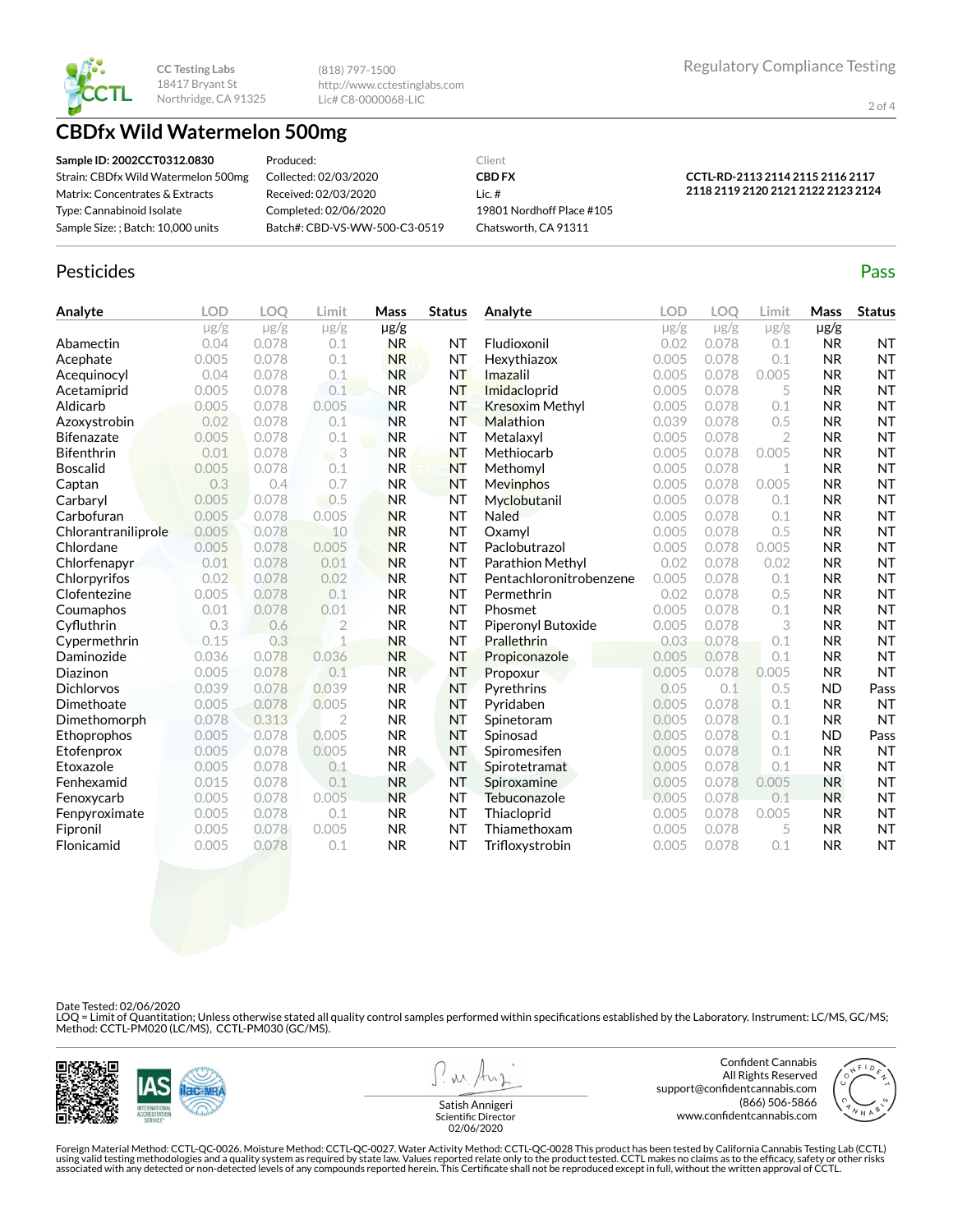

(818) 797-1500 http://www.cctestinglabs.com Lic# C8-0000068-LIC

3 of 4

# **CBDfx Wild Watermelon 500mg**

| Sample ID: 2002CCT0312.0830         | Produced:                     | Client                    |                                    |
|-------------------------------------|-------------------------------|---------------------------|------------------------------------|
| Strain: CBDfx Wild Watermelon 500mg | Collected: 02/03/2020         | <b>CBD FX</b>             | CCTL-RD-2113 2114 2115 2116 2117   |
| Matrix: Concentrates & Extracts     | Received: 02/03/2020          | Lic.#                     | 2118 2119 2120 2121 2122 2123 2124 |
| Type: Cannabinoid Isolate           | Completed: 02/06/2020         | 19801 Nordhoff Place #105 |                                    |
| Sample Size:: Batch: 10.000 units   | Batch#: CBD-VS-WW-500-C3-0519 | Chatsworth, CA 91311      |                                    |

## Microbials Complete

| Analyte                       | Result    | <b>Status</b> |
|-------------------------------|-----------|---------------|
| Aspergillus flavus            | <b>NR</b> | <b>NT</b>     |
| Aspergillus fumigatus         | <b>NR</b> | <b>NT</b>     |
| Aspergillus niger             | <b>NR</b> | <b>NT</b>     |
| Aspergillus terreus           | <b>NR</b> | <b>NT</b>     |
| Shiga toxin-producing E. Coli | NR.       | <b>NT</b>     |
| Salmonella SPP                | NR.       | <b>NT</b>     |

### Date Tested: 02/06/2020

TNTC = Too Numerous to Count; Unless otherwise stated all quality control samples performed within specifications established by the Laboratory. Instrument: qPCR; Method: CCTL-QC-0010, CCTL-QC-0011, CCTL-QC-0012.

| <b>Mycotoxins</b>       |                      |        | _____ |              | Complete      |
|-------------------------|----------------------|--------|-------|--------------|---------------|
| Analyte                 | <b>LOD</b>           | LOO    | Limit | <b>Units</b> | <b>Status</b> |
|                         | $\mu$ g/ $\text{kg}$ | µg/kg  | µg/kg | µg/kg        |               |
| <b>B1</b>               | 0.0049               | 0.0098 | 20    | NR.          | <b>NT</b>     |
| <b>B2</b>               | 0.0049               | 0.0098 | 20    | NR.          | <b>NT</b>     |
| G1                      | 0.0049               | 0.0098 | 20    | <b>NR</b>    | <b>NT</b>     |
| G <sub>2</sub>          | 0.0049               | 0.0098 | 20    | <b>NR</b>    | <b>NT</b>     |
| <b>Total Aflatoxins</b> | 0.0049               | 0.0098 | 20    | <b>NR</b>    | <b>NT</b>     |
| Ochratoxin A            | 0.0049               | 0.039  | 20    | <b>NR</b>    | <b>NT</b>     |

#### Date Tested: 02/06/2020

LOQ = Limit of Quantitation; Unless otherwise stated all quality control samples performed within specifications established by the Laboratory. Instrument: LC/MS; Method:<br>CCTL-PM020.

| <b>Heavy Metals</b> |             |            |           |              | Complete      |
|---------------------|-------------|------------|-----------|--------------|---------------|
| Analyte             | <b>LOD</b>  | LOO        | Limit     | <b>Units</b> | <b>Status</b> |
|                     | $\mu$ g/g   | $\mu$ g/g  | $\mu$ g/g | $\mu$ g/g    |               |
| Arsenic             | 0.0000218   | 0.00006606 | 0.2       | <b>NR</b>    | <b>NT</b>     |
| Cadmium             | 0.000008009 | 0.00002427 | 0.2       | <b>NR</b>    | <b>NT</b>     |
| Lead                | 0.000004141 | 0.00001255 | $0.5\,$   | <b>NR</b>    | <b>NT</b>     |
| Mercury             | 0.000002323 | 0.00000704 | 0.1       | NR.          | <b>NT</b>     |

Date Tested: 02/06/2020

LOQ = Limit of Quantitation; Unless otherwise stated all quality control samples performed within specifications established by the Laboratory. Instrument: ICP-MS; Method: CCTL-PM005.



 $\lambda$ 

Confident Cannabis All Rights Reserved support@confidentcannabis.com (866) 506-5866 www.confidentcannabis.com



Satish Annigeri Scientific Director 02/06/2020